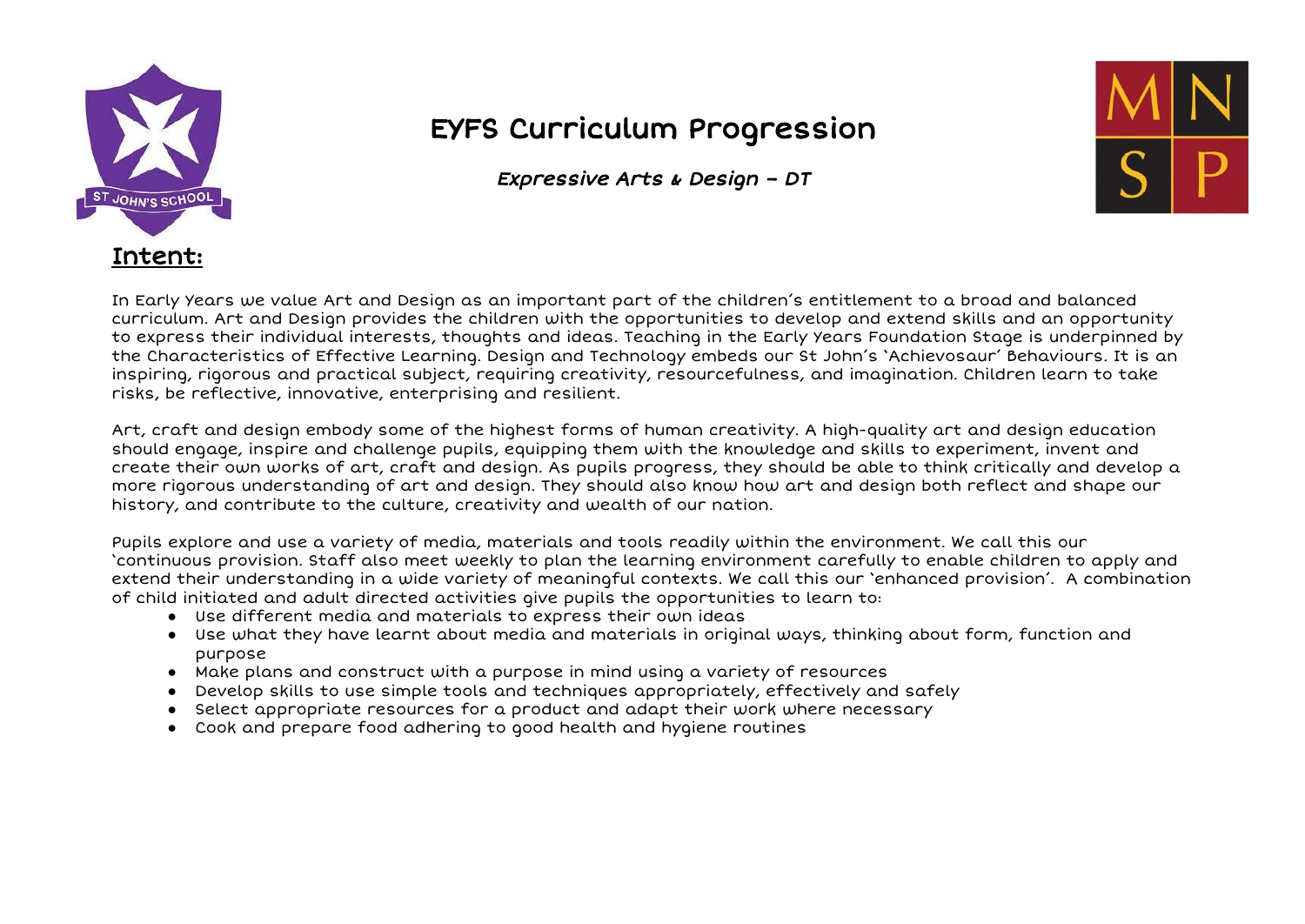| <u>Implementation:</u>          | Learning experiences                                                                                                                                                                                                                                                                                                                                                | Key vocabulary &<br>what children need<br>to know                                                                      | Development Matters in the<br><b>EYFS</b>                                                                                                                                                                                                                                                                                                                       |
|---------------------------------|---------------------------------------------------------------------------------------------------------------------------------------------------------------------------------------------------------------------------------------------------------------------------------------------------------------------------------------------------------------------|------------------------------------------------------------------------------------------------------------------------|-----------------------------------------------------------------------------------------------------------------------------------------------------------------------------------------------------------------------------------------------------------------------------------------------------------------------------------------------------------------|
| Nursery 2 year old<br>Provision | Make and explore dough squeezing,<br>patting, stretching and rolling it.<br>Use a range of chunky construction<br>kits to make simple models.<br>Express ideas using construction toys.<br>Explore, manipulate and play<br>imaginatively with different materials<br>using all of the senses.<br>Self serve snack and follow hygiene<br>measures with hand washing. | pat<br>stir<br>mix<br>roll<br>squeeze<br>make<br>build<br>stack<br>stick<br>cut                                        | Explore different materials,<br>using all their senses to<br>investigate them.<br>Manipulate and play with<br>different materials.<br>Use their imagination as they<br>consider what they can do with<br>different materials.<br>Make simple models which<br>express their ideas.                                                                               |
| Preschool                       | Make, explore and experiment with<br>dough to create forms. Talk about<br>aims and discuss what has been<br>created.<br>Create small world settings for<br>stories using loose parts, natural<br>materials, construction kits and<br>model making materials.<br>Join in with cooking activities,<br>following instructions for hygiene and<br>using safety tools.   | mix<br>roll<br>cut<br>chop<br>make<br>add<br>stick<br>join<br>together<br>wash<br>feel<br>touch, smell, taste,<br>hear | Make imaginative and complex<br>`small worlds' with blocks and<br>construction kits, such as a city<br>with different buildings and a<br>park.<br>Explore different materials<br>freely, in order to develop their<br>ideas about how to use them<br>and what to make.<br>Develop their own ideas and<br>then decide which materials to<br>use to express them. |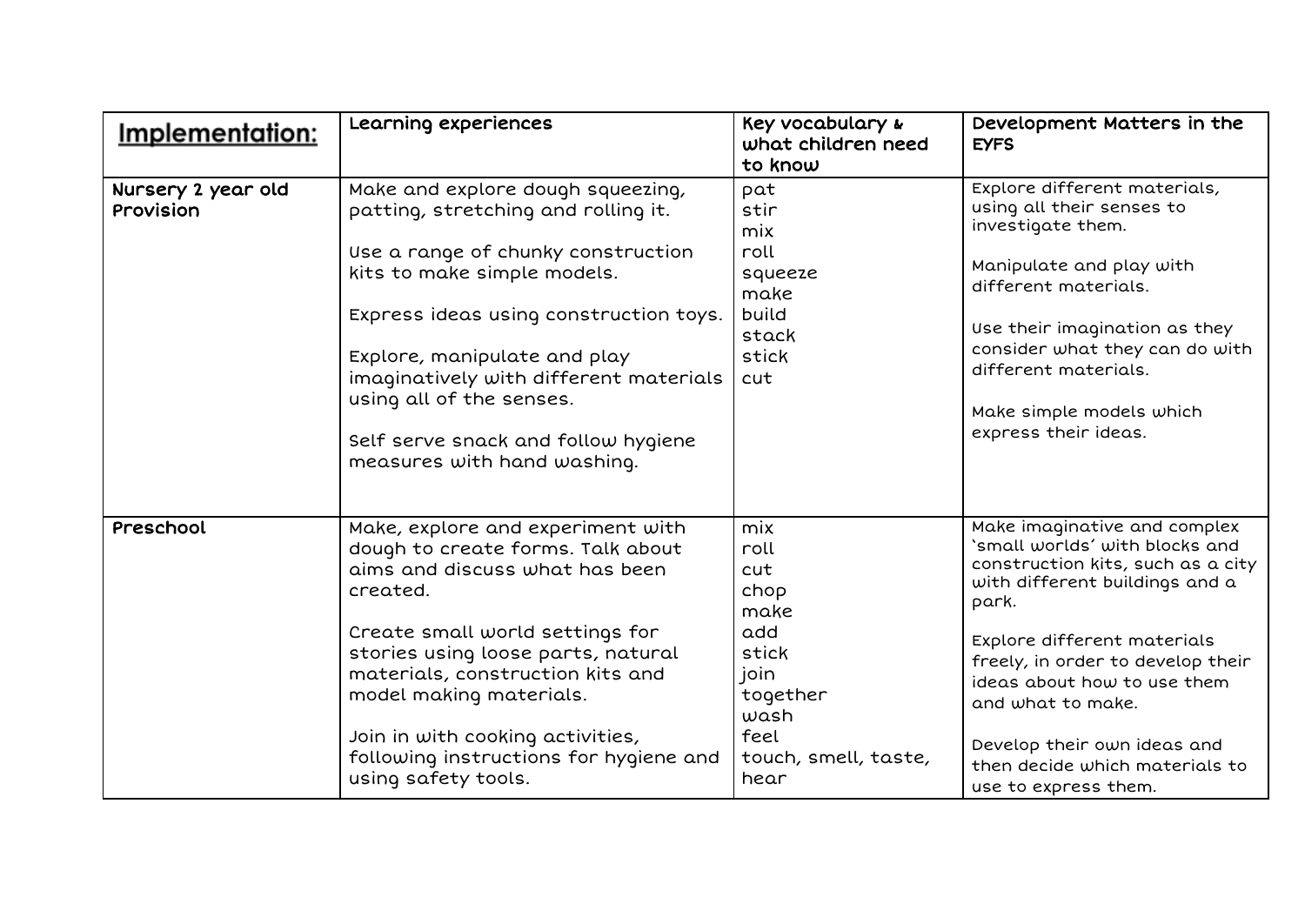|           | Create simple collages using found<br>objects e.g. leaves, sticks<br>Explore materials and develop ideas<br>about how you might use them.<br>Join different materials together and<br>explore a variety of textures.                                                                                                                                                                                                                                                                                                                                                                                       | rough<br>smooth<br>hard<br>soft<br>snip<br>tap<br>hammer                                                                                                                         | Join different materials and<br>explore different textures.<br>Create closed shapes with<br>continuous lines, and begin to<br>use these shapes to represent<br>objects.                                                                                                                                                                                                                                                                                                                                                            |
|-----------|------------------------------------------------------------------------------------------------------------------------------------------------------------------------------------------------------------------------------------------------------------------------------------------------------------------------------------------------------------------------------------------------------------------------------------------------------------------------------------------------------------------------------------------------------------------------------------------------------------|----------------------------------------------------------------------------------------------------------------------------------------------------------------------------------|------------------------------------------------------------------------------------------------------------------------------------------------------------------------------------------------------------------------------------------------------------------------------------------------------------------------------------------------------------------------------------------------------------------------------------------------------------------------------------------------------------------------------------|
| Reception | Introduce tools in the workshop shed.<br>Drawing on different surfaces and on<br>different types of paper<br>Follow design instructions for<br>construction materials.<br>Create own dough and explore<br>different textures in dough/clay.<br>Refine ability to create forms using<br>dough or clay - representing objects<br>with increasing skill.<br>Enjoy exploring with a wide range of<br>'junk modelling' and natural materials,<br>making simple forms.<br>Apply simple decorations to a<br>sculpture.<br>Create small world settings that be<br>returned to, refined and developed<br>over time. | recipe<br>instructions<br>mix<br>make<br>join<br>attach<br>materials<br>natural material<br>construct<br>texture<br>skill<br>decorate<br>design<br>improve<br>evaluate<br>change | Explore, use and refine a<br>variety of artistic effects to<br>express their ideas and<br>feelings.<br>Return to and build on their<br>previous learning, refining ideas<br>and developing their ability to<br>represent them.<br>Create collaboratively sharing<br>ideas, resources and skills.<br>ELG:<br>Safely use and explore a variety<br>of materials, tools and<br>techniques, experimenting with<br>colour, design, texture, form<br>and function.<br>Share their creations,<br>explaining the process they<br>have used. |